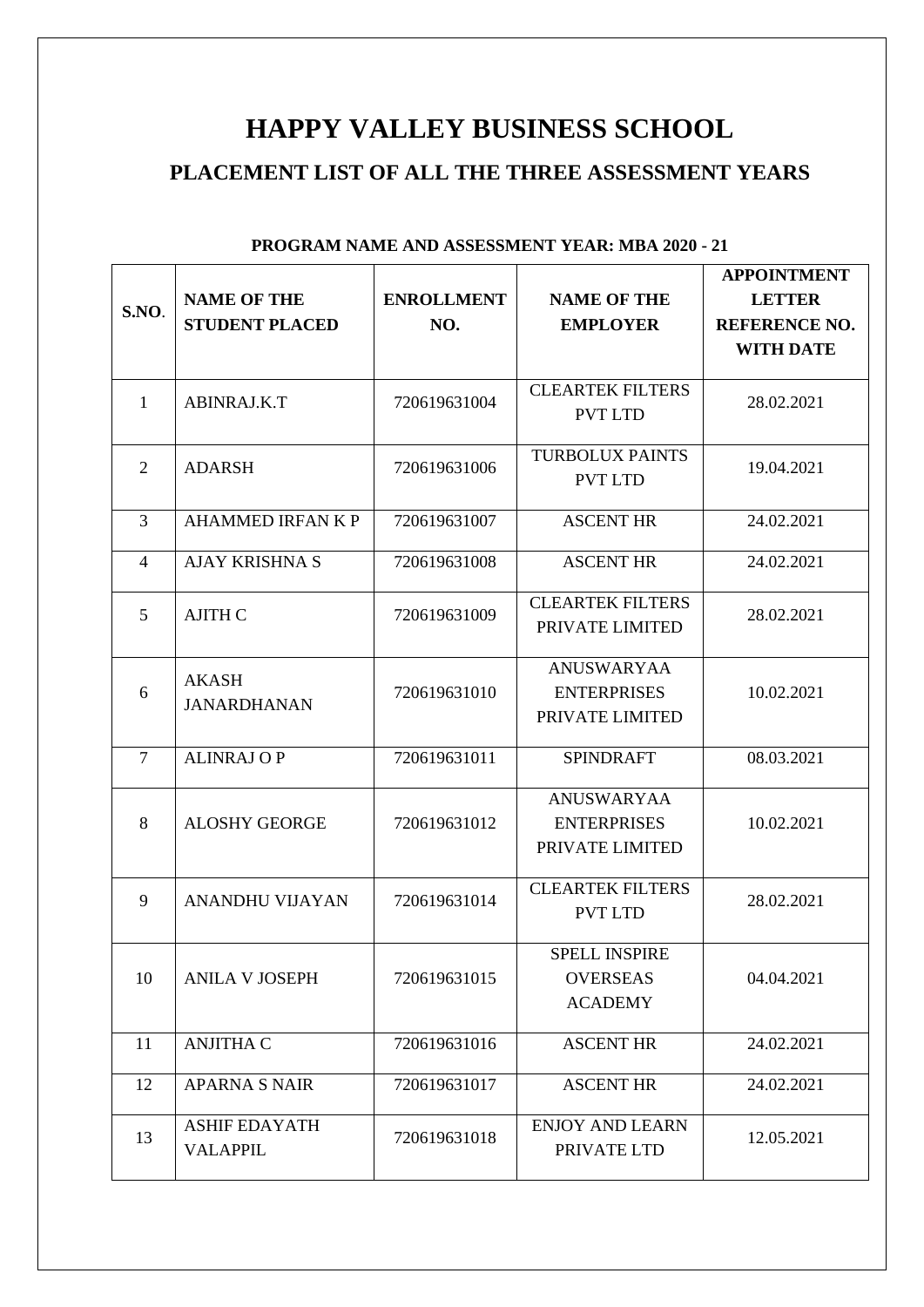| 14 | <b>ASHOK KUMAR R</b>                                                            | 720619631019 | <b>ASCENT HR</b>                                           | 24.02.2021 |
|----|---------------------------------------------------------------------------------|--------------|------------------------------------------------------------|------------|
| 15 | <b>ASWATHIKP</b>                                                                | 720619631021 | <b>ASCENT HR</b>                                           | 24.02.2021 |
| 16 | <b>ASWIN K NAIR</b>                                                             | 720619631022 | <b>ASCENT HR</b>                                           | 24.02.2021 |
| 17 | <b>ASWIN M</b>                                                                  | 720619631023 | NORTHERN TRUST                                             | 22.03.2021 |
| 18 | <b>ASWIN RAM S</b>                                                              | 720619631024 | <b>CLEARTEK FILTERS</b><br>PRIVATE LIMITED                 | 28.02.2021 |
| 19 | <b>ATHIRA PM</b>                                                                | 720619631026 | <b>SPELL INSPIRE</b><br><b>OVERSEAS</b><br><b>ACADEMY</b>  | 04.04.2021 |
| 20 | <b>AVIN VARGHESE</b>                                                            | 720619631027 | <b>ANUSWARYAA</b><br><b>ENTERPRISES</b><br>PRIVATE LIMITED | 10.02.2021 |
| 21 | <b>AYANA CHANDRAN C</b>                                                         | 720619631028 | <b>ASCENT HR</b>                                           | 24.02.2021 |
| 22 | <b>BINTO PATHROSE</b>                                                           | 720619631029 | <b>ASCENT HR</b>                                           | 24.02.2021 |
| 23 | <b>CHAKKITHARA</b><br><b>GEETANJALI</b><br><b>RADHAKRISHNAN</b><br><b>BINDU</b> | 720619631030 | <b>ASCENT HR</b>                                           | 24.02.2021 |
| 24 | <b>DAVIS SIJO J</b>                                                             | 720619631031 | <b>TASTY FOODS</b>                                         | 18.05.2021 |
| 25 | <b>DYANA A E</b>                                                                | 720619631033 | <b>SPELL INSPIRE</b><br><b>OVERSEAS</b><br><b>ACADEMY</b>  | 04.04.2021 |
| 26 | <b>EBINA VARGHESE</b>                                                           | 720619631034 | <b>ASCENT HR</b>                                           | 24.02.2021 |
| 27 | <b>FAHINA V K</b>                                                               | 720619631035 | <b>GEEPAS</b><br><b>INTERNATIONAL</b><br><b>PVT LTD</b>    | 10.04.2021 |
| 28 | HARIHARASANKAR M                                                                | 720619631039 | <b>ANUSWARYAA</b><br><b>ENTERPRISES</b><br>PRIVATE LIMITED | 10.02.2021 |
| 29 | <b>JESSINTHA J</b>                                                              | 720619631041 | KOVAI.COM                                                  | 23.04.2021 |
| 30 | <b>JIJIN A</b>                                                                  | 720619631042 | <b>ASCENT HR</b>                                           | 24.02.2021 |
| 31 | <b>JITHIN RAGHAVAN</b>                                                          | 720619631044 | <b>ASCENT HR</b>                                           | 24.02.2021 |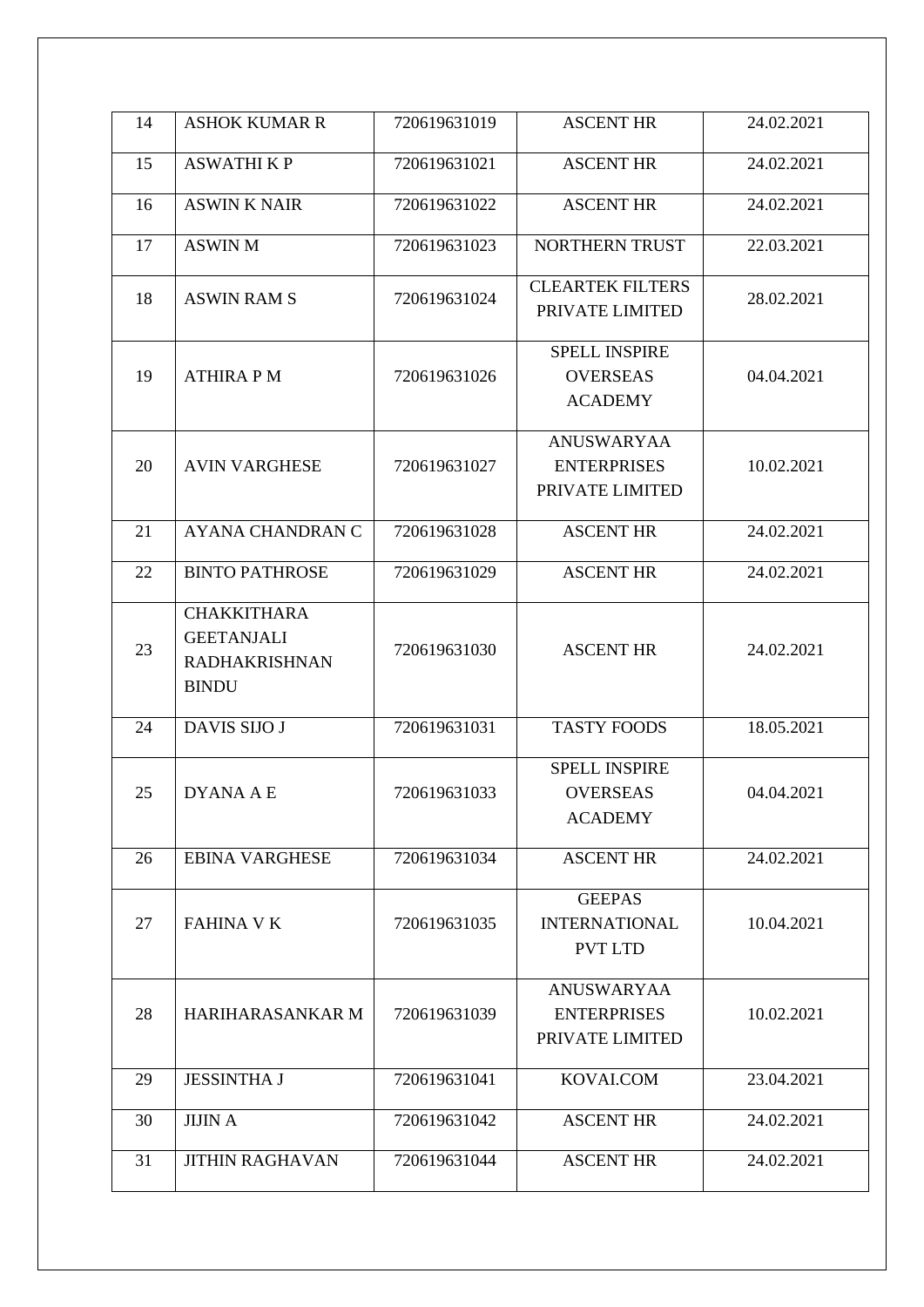|    | <b>JITHIN VARGHESE</b> |              | <b>ENJOY AND LEARN</b>  |            |
|----|------------------------|--------------|-------------------------|------------|
| 32 |                        | 720619631045 | <b>PVT LTD</b>          | 12.05.2021 |
|    | <b>PANICKER</b>        |              |                         |            |
|    |                        |              | <b>CLEARTEK FILTERS</b> |            |
| 33 | <b>JUNAID YOUSAF P</b> | 720619631048 |                         | 28.02.2021 |
|    |                        |              | <b>PVT LTD</b>          |            |
|    |                        |              |                         |            |
| 34 | <b>KRISHNA PRIYA P</b> | 720619631051 | <b>ASCENT HR</b>        | 24.02.2021 |
| 35 | <b>LIBIN GOPINATH</b>  |              |                         |            |
|    |                        | 720619631052 | <b>AMAZON</b>           | 27.04.2021 |
| 36 | MARY SHEELA J R        | 720619631054 | <b>AGARWAL</b>          | 12.03.2021 |
|    |                        |              |                         |            |
| 37 | <b>MINHAS KP</b>       | 720619631056 | <b>ASCENT HR</b>        | 24.02.2021 |
|    |                        |              |                         |            |
|    | MUHAMMED AFSAL         |              |                         |            |
| 38 | M                      | 720619631060 | <b>ASCENT HR</b>        | 24.02.2021 |
|    |                        |              |                         |            |
| 39 | MUHAMMED ARSAL P       | 720619631061 | <b>ASCENT HR</b>        | 24.02.2021 |
|    |                        |              |                         |            |
| 40 | MUHAMMED JASIM M       | 720619631062 | <b>ASCENT HR</b>        | 24.02.2021 |
|    |                        |              |                         |            |
| 41 | <b>MUHSIN M</b>        | 720619631064 | <b>TASTY FOODS</b>      | 18.05.2021 |
|    |                        |              |                         |            |
| 42 | <b>NAMITHAP</b>        | 720619631065 | <b>ASCENT HR</b>        | 24.02.2021 |
|    |                        |              |                         |            |
| 43 | <b>NANDA ANIL</b>      | 720619631066 | <b>FIDELITY</b>         | 25.02.2021 |
|    |                        |              |                         |            |
| 44 | NEHASOORYA KV          | 720619631067 | <b>ASCENT HR</b>        | 24.02.2021 |
|    |                        |              |                         |            |
| 45 | PRANAV T               | 720619631069 | <b>ASCENT HR</b>        | 24.02.2021 |
| 46 | PRAVEEN R              | 720619631070 | <b>SPINDRAFT</b>        | 08.03.2021 |
|    |                        |              |                         |            |
| 47 | <b>RAMEES RAJ</b>      | 720619631072 | <b>ASCENT HR</b>        | 24.02.2021 |
|    |                        |              |                         |            |
| 48 | <b>RESHMAT</b>         | 720619631073 | <b>ASCENT HR</b>        | 24.02.2021 |
|    |                        |              |                         |            |
| 49 | <b>ROHAN A R</b>       | 720619631074 | <b>ASCENT HR</b>        | 24.02.2021 |
|    |                        |              |                         |            |
| 50 | <b>SABIN K SABU</b>    | 720619631077 | <b>TASTY FOODS</b>      | 18.05.2021 |
|    |                        |              |                         |            |
| 51 | <b>SAIKRIPAL</b>       | 720619631080 | <b>CAREER NET</b>       | 27.03.2021 |
|    |                        |              | <b>CONSULTING</b>       |            |
|    |                        |              |                         |            |
| 52 | SAIKRISHNAN K K        | 720619631081 | <b>CLEARTEK FILTERS</b> | 28.02.2021 |
|    |                        |              | <b>PVT LTD</b>          |            |
|    |                        |              |                         |            |
|    |                        |              | <b>SPELL INSPIRE</b>    |            |
| 53 | <b>SANDRA JOSE</b>     | 720619631083 | <b>OVERSEAS</b>         | 04.04.2021 |
|    |                        |              | <b>ACADEMY</b>          |            |
|    |                        |              |                         |            |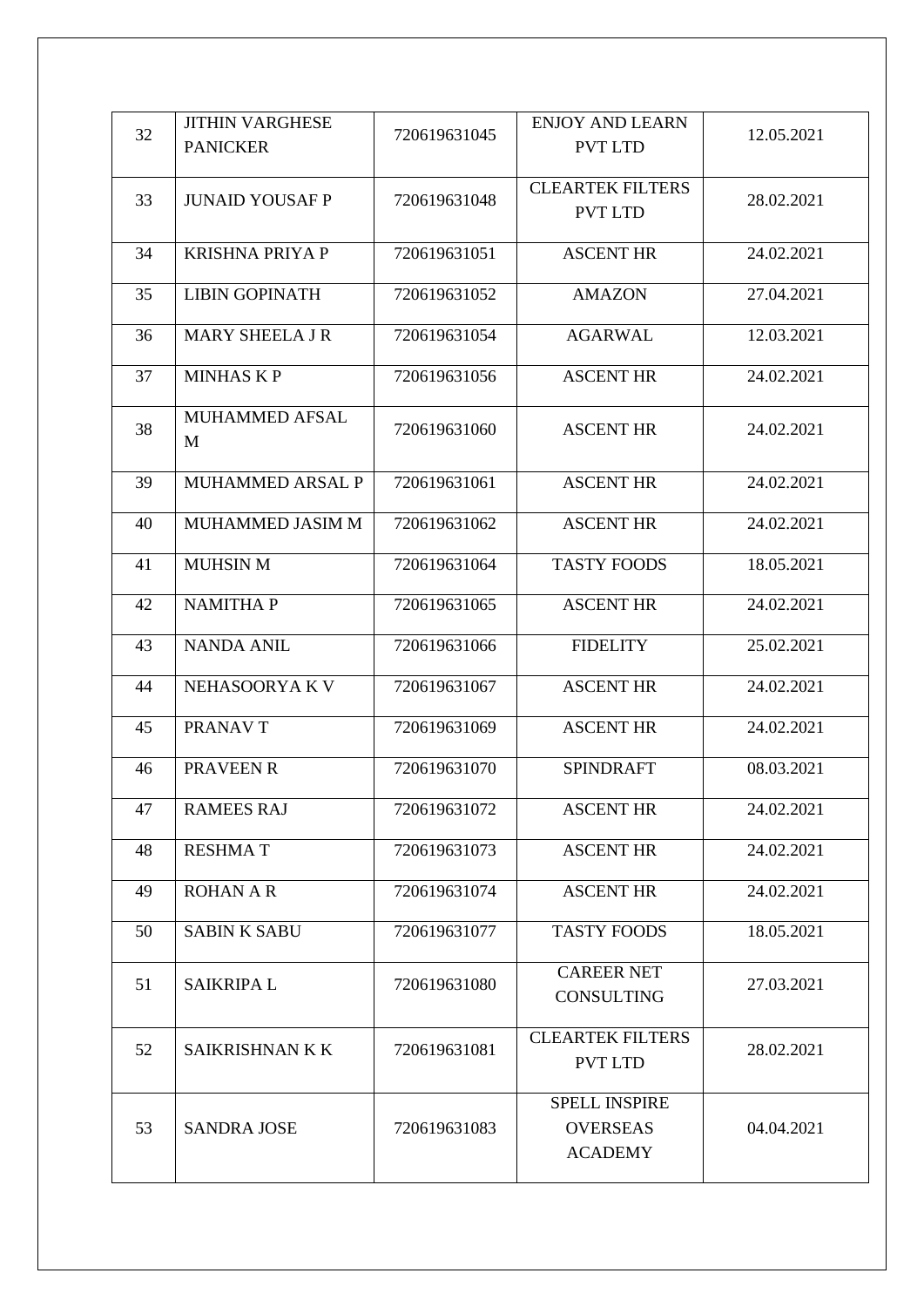| 54 | <b>SANDRA S</b>                   | 720619631084 | NORTHERN TRUST                           | 22.03.2021 |
|----|-----------------------------------|--------------|------------------------------------------|------------|
| 55 | <b>SANIL PP</b>                   | 720619631085 | <b>LANCESOFT</b>                         | 12.10.2021 |
| 56 | <b>SANJAY Y</b>                   | 720619631086 | <b>SPINDRAFT</b>                         | 08.03.2021 |
| 57 | SHARISHMA RAJ KT                  | 720619631087 | <b>ASCENT HR</b>                         | 24.02.2021 |
| 58 | <b>SIDDHARTHA S</b>               | 720619631088 | <b>ASCENT HR</b>                         | 24.02.2021 |
| 59 | SINIYAS ALI TT                    | 720619631089 | <b>TASTY FOODS</b>                       | 18.05.2021 |
| 60 | <b>SIYAS RAHMAN P</b>             | 720619631090 | <b>SPINDRAFT</b>                         | 08.03.2021 |
| 61 | TONY T SUNNY                      | 720619631092 | <b>ENOY AND LEARN</b><br><b>PVT LTD</b>  | 12.05.2021 |
| 62 | <b>VARSHA V</b>                   | 720619631093 | <b>ENJOY AND LEARN</b><br><b>PVT LTD</b> | 12.05.2021 |
| 63 | <b>VERONICA S</b>                 | 720619631094 | <b>ASCENT HR</b>                         | 24.02.2021 |
| 64 | <b>VIMAL S KUMAR</b>              | 720619631095 | <b>ASCENT HR</b>                         | 24.02.2021 |
| 65 | <b>VINITHKUMAR M</b>              | 720619631096 | <b>BYJUS</b>                             | 12.05.2021 |
| 66 | <b>VIPIN VINOD</b>                | 720619631097 | <b>ASCENT HR</b>                         | 24.02.2021 |
| 67 | <b>VISHNU K V</b>                 | 720619631098 | <b>TURBOLUX PAINTS</b><br><b>PVT LTD</b> | 19.04.2021 |
| 68 | YASEEN M B                        | 720619631101 | <b>SPINDRAFT</b>                         | 08.03.2021 |
| 69 | <b>ANAGHA</b><br><b>MANOHARAN</b> | 720619631102 | <b>LANCESOFT</b>                         | 12.10.2021 |
| 70 | <b>HARITHAK</b>                   | 720619631103 | <b>ASCENT HR</b>                         | 24.02.2021 |

#### **PROGRAM NAME AND ASSESSMENT YEAR: MBA 2019 - 20**

|      |                       |                   |                    | <b>APPOINTMENT</b>   |
|------|-----------------------|-------------------|--------------------|----------------------|
|      | <b>NAME OF THE</b>    | <b>ENROLLMENT</b> | <b>NAME OF THE</b> | <b>LETTER</b>        |
| SNO. | <b>STUDENT PLACED</b> | NO.               | <b>EMPLOYER</b>    | <b>REFERENCE NO.</b> |
|      |                       |                   |                    | WITH DATE            |
|      |                       |                   |                    |                      |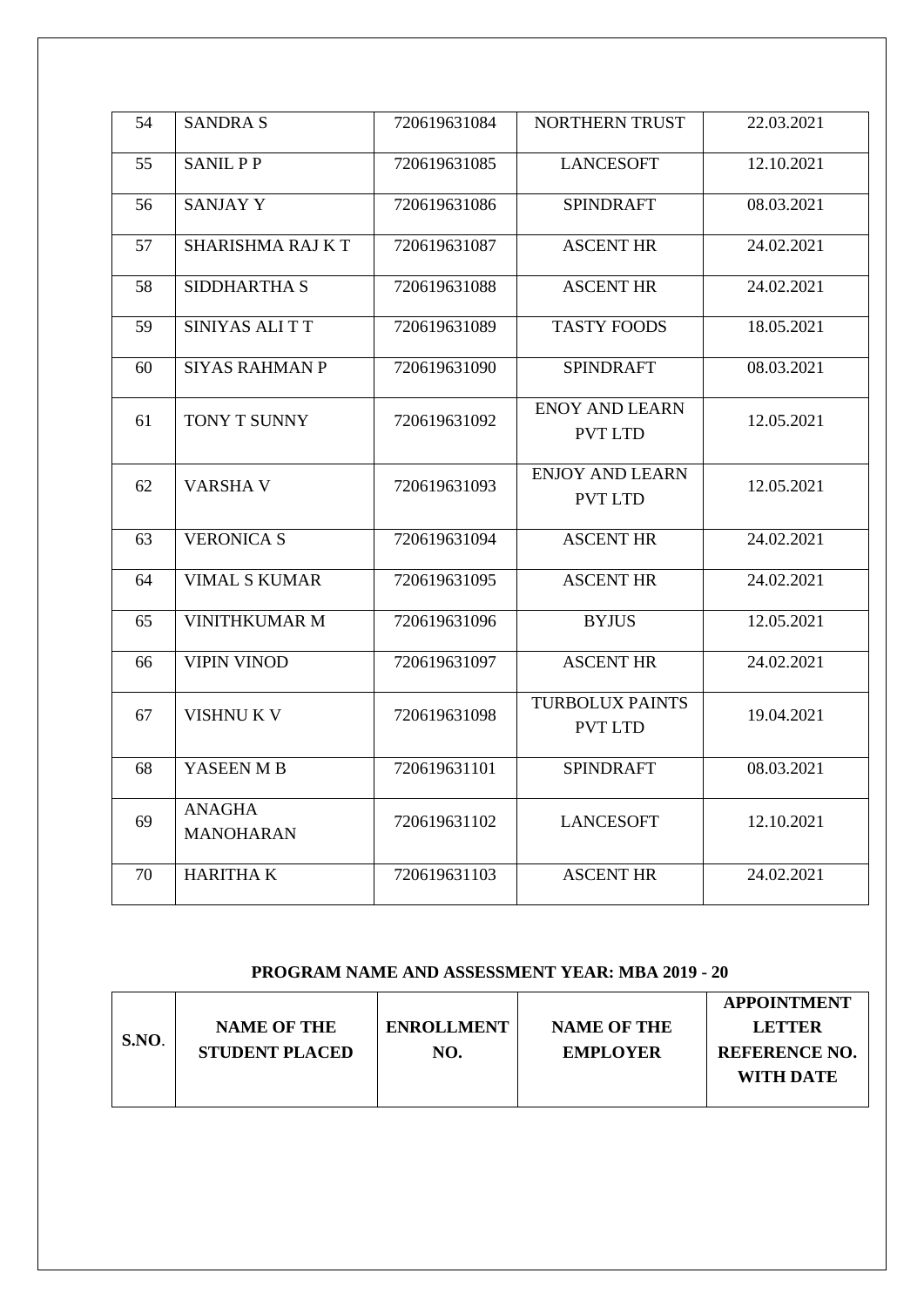| 1              | <b>ABIN PT</b>                                            | 720618631003 | ANUSWARYAA<br><b>ENTERPRISES</b><br>PRIVATE LIMITED          | 18.02.2020 |
|----------------|-----------------------------------------------------------|--------------|--------------------------------------------------------------|------------|
| 2              | <b>ADHIT SHIVA S</b>                                      | 720618631004 | <b>SPELL INSPIRE</b><br><b>OVERSEAS</b><br><b>ACADEMY</b>    | 26.12.2019 |
| 3              | <b>AISWARYA</b><br><b>MURALIDHARAN</b><br><b>VENGALIL</b> | 720618631007 | NORTHERN TRUST                                               | 13.03.2020 |
| $\overline{4}$ | <b>AKASH NAIR</b>                                         | 720618631009 | EY                                                           | 03.11.2020 |
| 5              | <b>AKHIL PS</b>                                           | 720618631010 | <b>BYJU'S</b>                                                | 26.08.2020 |
| 6              | <b>AKSHAY KUMAR A.B</b>                                   | 720618631012 | <b>CLERK TECH</b><br><b>FILTERS INDIA</b><br>PRIVATE LIMITED | 18.12.2019 |
| 7              | <b>AKSHAY R KRISHNAN</b>                                  | 720618631013 | OPPO (FRQ BRO<br>Private Limited)                            | 24.12.2019 |
| 8              | <b>AMALSHA A</b>                                          | 720618631016 | <b>PINCLICK</b>                                              |            |
| 9              | AMRITHA.C                                                 | 720618631017 | EY                                                           | 03.11.2020 |
| 10             | <b>ANANDU A U</b>                                         | 720618631019 | <b>JAI NIDHI</b><br><b>AUTOMATION</b>                        | 07.03.2020 |
| 11             | <b>ANIRUDH P</b>                                          | 720618631020 | <b>ANUSWARYAA</b><br><b>ENTERPRISES</b><br>PRIVATE LIMITED   | 18.02.2020 |
| 12             | ANISHA MARIYA<br><b>SUNNY</b>                             | 720618631021 | <b>GYAN MATRIX</b>                                           | 23.11.2020 |
| 13             | <b>ANISHA SUNNY</b>                                       | 720618631022 | <b>GYAN MATRIX</b>                                           | 23.11.2020 |
| 14             | <b>ANITTA K REJI</b>                                      | 720618631023 | <b>ASCENT HR</b>                                             | 30.10.2020 |
| 15             | ANJANA REJILNADH U<br>V                                   | 720618631024 | MEDIA WOWFACTOR                                              | 07.09.2020 |
| 16             | ANUPAMA GEORGE K                                          | 720618631027 | <b>GYAN MATRIX</b>                                           | 23.11.2019 |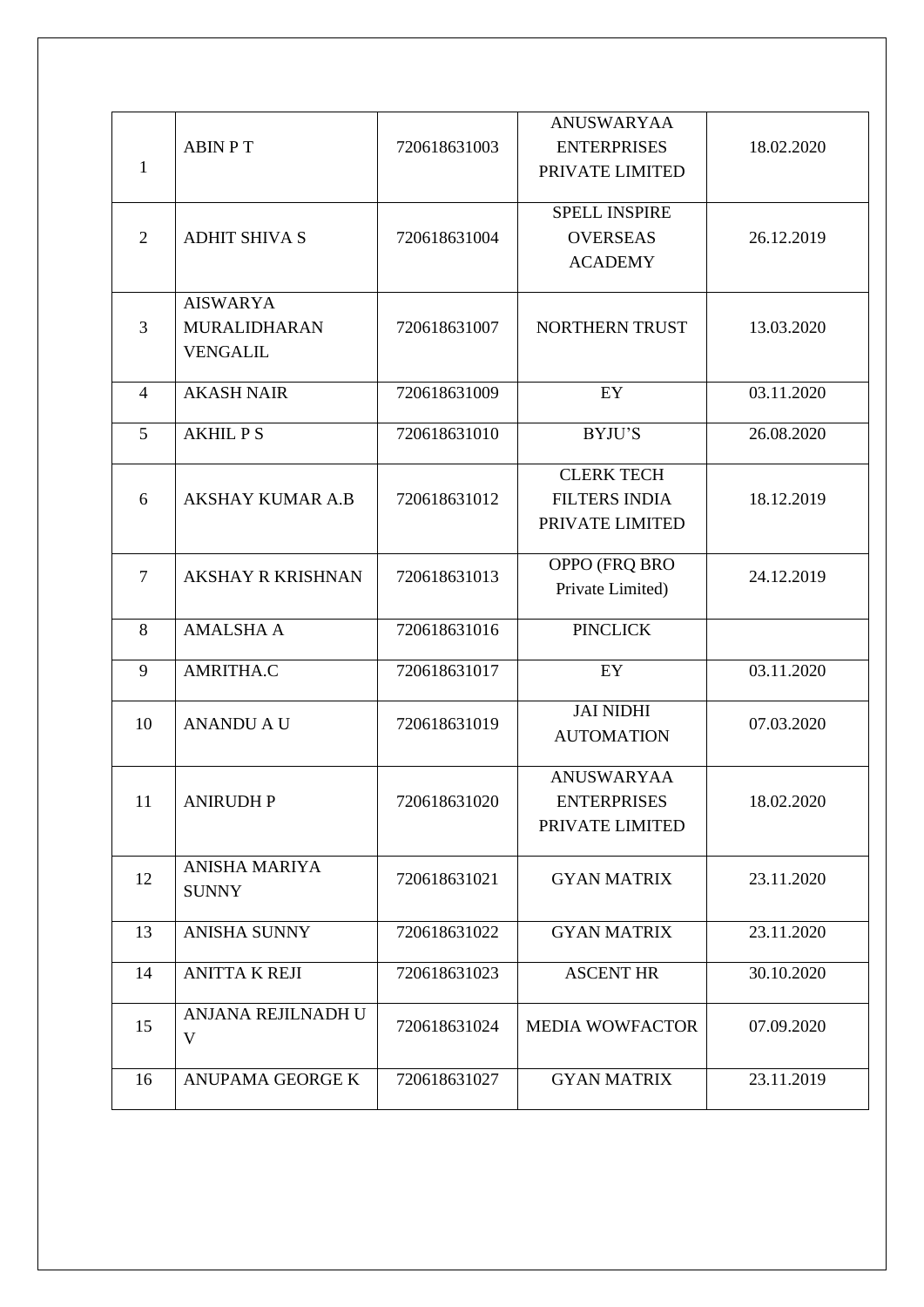| <b>FILTERS INDIA</b><br>17<br><b>ARJUNDAS P R</b><br>720618631030<br>18.12.2019<br>PRIVATE LIMITED<br><b>CLERK TECH</b><br><b>FILTERS INDIA</b><br>18<br><b>ARJUN K A</b><br>720618631031<br>18.12.2019<br>PRIVATE LIMITED<br>OPPO (FRQ BRO<br>19<br><b>ARJUN M</b><br>720618631032<br>24.12.2019<br>Private Limited)<br><b>SPELL INSPIRE</b><br>20<br><b>ARUN KUMAR K</b><br>720618631034<br><b>OVERSEAS</b><br>26.12.2019<br><b>ACADEMY</b><br><b>ASHNA SUSAN</b><br>21<br>720618631038<br>EY<br>03.11.2020<br><b>THARAYIL</b><br>OPPO (FRQ BRO<br>22<br><b>ASWATHI A</b><br>720618631040<br>24.12.2019<br>Private Limited)<br><b>ENJOY AND LEARN</b><br><b>ATHIRA JAGAD</b><br>23<br>720618631042<br>11.02.2020<br><b>KUMAR</b><br>PRIVATE LIMITED<br><b>CLERK TECH</b><br>24<br><b>AUSTINE P MATHEW</b><br>720618631044<br><b>FILTERS INDIA</b><br>18.12.2019<br>PRIVATE LIMITED<br>OPPO (FRQ BRO<br>25<br>720618631045<br><b>J BETSY DOROTHY</b><br>24.12.2019<br>Private Limited)<br><b>CLERK TECH</b><br>26<br><b>FILTERS INDIA</b><br>720618631046<br><b>BIBIN VARGHESE</b><br>18.12.2019<br>PRIVATE LIMITED<br><b>VR CAREERZ</b><br>21.03.2020<br>27<br><b>BINOY R</b><br>720618631047<br><b>CRESTENA STEEPHEN</b><br>720618631048<br><b>GYAN MATRIX</b><br>23.11.2019<br>28<br><b>ANUSWARYAA</b><br>29<br><b>DENNIS JOHN</b><br>720618631049<br><b>ENTERPRISES</b><br>18.02.2020<br>PRIVATE LIMITED<br><b>CONDUENT</b><br><b>BUSINESS SERVICES</b><br>30<br>FIROZ RAHMAN K A<br>720618631053<br>30.11.2020<br><b>INDIA LLP</b><br>31<br><b>GOUTHAM VIJAY</b><br>720618631054<br><b>BYJU'S</b><br>11.09.2020 |  | <b>CLERK TECH</b> |  |
|-----------------------------------------------------------------------------------------------------------------------------------------------------------------------------------------------------------------------------------------------------------------------------------------------------------------------------------------------------------------------------------------------------------------------------------------------------------------------------------------------------------------------------------------------------------------------------------------------------------------------------------------------------------------------------------------------------------------------------------------------------------------------------------------------------------------------------------------------------------------------------------------------------------------------------------------------------------------------------------------------------------------------------------------------------------------------------------------------------------------------------------------------------------------------------------------------------------------------------------------------------------------------------------------------------------------------------------------------------------------------------------------------------------------------------------------------------------------------------------------------------------------------------------------------------------------------------------------------------------------------|--|-------------------|--|
|                                                                                                                                                                                                                                                                                                                                                                                                                                                                                                                                                                                                                                                                                                                                                                                                                                                                                                                                                                                                                                                                                                                                                                                                                                                                                                                                                                                                                                                                                                                                                                                                                       |  |                   |  |
|                                                                                                                                                                                                                                                                                                                                                                                                                                                                                                                                                                                                                                                                                                                                                                                                                                                                                                                                                                                                                                                                                                                                                                                                                                                                                                                                                                                                                                                                                                                                                                                                                       |  |                   |  |
|                                                                                                                                                                                                                                                                                                                                                                                                                                                                                                                                                                                                                                                                                                                                                                                                                                                                                                                                                                                                                                                                                                                                                                                                                                                                                                                                                                                                                                                                                                                                                                                                                       |  |                   |  |
|                                                                                                                                                                                                                                                                                                                                                                                                                                                                                                                                                                                                                                                                                                                                                                                                                                                                                                                                                                                                                                                                                                                                                                                                                                                                                                                                                                                                                                                                                                                                                                                                                       |  |                   |  |
|                                                                                                                                                                                                                                                                                                                                                                                                                                                                                                                                                                                                                                                                                                                                                                                                                                                                                                                                                                                                                                                                                                                                                                                                                                                                                                                                                                                                                                                                                                                                                                                                                       |  |                   |  |
|                                                                                                                                                                                                                                                                                                                                                                                                                                                                                                                                                                                                                                                                                                                                                                                                                                                                                                                                                                                                                                                                                                                                                                                                                                                                                                                                                                                                                                                                                                                                                                                                                       |  |                   |  |
|                                                                                                                                                                                                                                                                                                                                                                                                                                                                                                                                                                                                                                                                                                                                                                                                                                                                                                                                                                                                                                                                                                                                                                                                                                                                                                                                                                                                                                                                                                                                                                                                                       |  |                   |  |
|                                                                                                                                                                                                                                                                                                                                                                                                                                                                                                                                                                                                                                                                                                                                                                                                                                                                                                                                                                                                                                                                                                                                                                                                                                                                                                                                                                                                                                                                                                                                                                                                                       |  |                   |  |
|                                                                                                                                                                                                                                                                                                                                                                                                                                                                                                                                                                                                                                                                                                                                                                                                                                                                                                                                                                                                                                                                                                                                                                                                                                                                                                                                                                                                                                                                                                                                                                                                                       |  |                   |  |
|                                                                                                                                                                                                                                                                                                                                                                                                                                                                                                                                                                                                                                                                                                                                                                                                                                                                                                                                                                                                                                                                                                                                                                                                                                                                                                                                                                                                                                                                                                                                                                                                                       |  |                   |  |
|                                                                                                                                                                                                                                                                                                                                                                                                                                                                                                                                                                                                                                                                                                                                                                                                                                                                                                                                                                                                                                                                                                                                                                                                                                                                                                                                                                                                                                                                                                                                                                                                                       |  |                   |  |
|                                                                                                                                                                                                                                                                                                                                                                                                                                                                                                                                                                                                                                                                                                                                                                                                                                                                                                                                                                                                                                                                                                                                                                                                                                                                                                                                                                                                                                                                                                                                                                                                                       |  |                   |  |
|                                                                                                                                                                                                                                                                                                                                                                                                                                                                                                                                                                                                                                                                                                                                                                                                                                                                                                                                                                                                                                                                                                                                                                                                                                                                                                                                                                                                                                                                                                                                                                                                                       |  |                   |  |
|                                                                                                                                                                                                                                                                                                                                                                                                                                                                                                                                                                                                                                                                                                                                                                                                                                                                                                                                                                                                                                                                                                                                                                                                                                                                                                                                                                                                                                                                                                                                                                                                                       |  |                   |  |
|                                                                                                                                                                                                                                                                                                                                                                                                                                                                                                                                                                                                                                                                                                                                                                                                                                                                                                                                                                                                                                                                                                                                                                                                                                                                                                                                                                                                                                                                                                                                                                                                                       |  |                   |  |
|                                                                                                                                                                                                                                                                                                                                                                                                                                                                                                                                                                                                                                                                                                                                                                                                                                                                                                                                                                                                                                                                                                                                                                                                                                                                                                                                                                                                                                                                                                                                                                                                                       |  |                   |  |
|                                                                                                                                                                                                                                                                                                                                                                                                                                                                                                                                                                                                                                                                                                                                                                                                                                                                                                                                                                                                                                                                                                                                                                                                                                                                                                                                                                                                                                                                                                                                                                                                                       |  |                   |  |
|                                                                                                                                                                                                                                                                                                                                                                                                                                                                                                                                                                                                                                                                                                                                                                                                                                                                                                                                                                                                                                                                                                                                                                                                                                                                                                                                                                                                                                                                                                                                                                                                                       |  |                   |  |
|                                                                                                                                                                                                                                                                                                                                                                                                                                                                                                                                                                                                                                                                                                                                                                                                                                                                                                                                                                                                                                                                                                                                                                                                                                                                                                                                                                                                                                                                                                                                                                                                                       |  |                   |  |
|                                                                                                                                                                                                                                                                                                                                                                                                                                                                                                                                                                                                                                                                                                                                                                                                                                                                                                                                                                                                                                                                                                                                                                                                                                                                                                                                                                                                                                                                                                                                                                                                                       |  |                   |  |
|                                                                                                                                                                                                                                                                                                                                                                                                                                                                                                                                                                                                                                                                                                                                                                                                                                                                                                                                                                                                                                                                                                                                                                                                                                                                                                                                                                                                                                                                                                                                                                                                                       |  |                   |  |
|                                                                                                                                                                                                                                                                                                                                                                                                                                                                                                                                                                                                                                                                                                                                                                                                                                                                                                                                                                                                                                                                                                                                                                                                                                                                                                                                                                                                                                                                                                                                                                                                                       |  |                   |  |
|                                                                                                                                                                                                                                                                                                                                                                                                                                                                                                                                                                                                                                                                                                                                                                                                                                                                                                                                                                                                                                                                                                                                                                                                                                                                                                                                                                                                                                                                                                                                                                                                                       |  |                   |  |
|                                                                                                                                                                                                                                                                                                                                                                                                                                                                                                                                                                                                                                                                                                                                                                                                                                                                                                                                                                                                                                                                                                                                                                                                                                                                                                                                                                                                                                                                                                                                                                                                                       |  |                   |  |
|                                                                                                                                                                                                                                                                                                                                                                                                                                                                                                                                                                                                                                                                                                                                                                                                                                                                                                                                                                                                                                                                                                                                                                                                                                                                                                                                                                                                                                                                                                                                                                                                                       |  |                   |  |
|                                                                                                                                                                                                                                                                                                                                                                                                                                                                                                                                                                                                                                                                                                                                                                                                                                                                                                                                                                                                                                                                                                                                                                                                                                                                                                                                                                                                                                                                                                                                                                                                                       |  |                   |  |
|                                                                                                                                                                                                                                                                                                                                                                                                                                                                                                                                                                                                                                                                                                                                                                                                                                                                                                                                                                                                                                                                                                                                                                                                                                                                                                                                                                                                                                                                                                                                                                                                                       |  |                   |  |
|                                                                                                                                                                                                                                                                                                                                                                                                                                                                                                                                                                                                                                                                                                                                                                                                                                                                                                                                                                                                                                                                                                                                                                                                                                                                                                                                                                                                                                                                                                                                                                                                                       |  |                   |  |
|                                                                                                                                                                                                                                                                                                                                                                                                                                                                                                                                                                                                                                                                                                                                                                                                                                                                                                                                                                                                                                                                                                                                                                                                                                                                                                                                                                                                                                                                                                                                                                                                                       |  |                   |  |
|                                                                                                                                                                                                                                                                                                                                                                                                                                                                                                                                                                                                                                                                                                                                                                                                                                                                                                                                                                                                                                                                                                                                                                                                                                                                                                                                                                                                                                                                                                                                                                                                                       |  |                   |  |
|                                                                                                                                                                                                                                                                                                                                                                                                                                                                                                                                                                                                                                                                                                                                                                                                                                                                                                                                                                                                                                                                                                                                                                                                                                                                                                                                                                                                                                                                                                                                                                                                                       |  |                   |  |
|                                                                                                                                                                                                                                                                                                                                                                                                                                                                                                                                                                                                                                                                                                                                                                                                                                                                                                                                                                                                                                                                                                                                                                                                                                                                                                                                                                                                                                                                                                                                                                                                                       |  |                   |  |
|                                                                                                                                                                                                                                                                                                                                                                                                                                                                                                                                                                                                                                                                                                                                                                                                                                                                                                                                                                                                                                                                                                                                                                                                                                                                                                                                                                                                                                                                                                                                                                                                                       |  |                   |  |
|                                                                                                                                                                                                                                                                                                                                                                                                                                                                                                                                                                                                                                                                                                                                                                                                                                                                                                                                                                                                                                                                                                                                                                                                                                                                                                                                                                                                                                                                                                                                                                                                                       |  |                   |  |
|                                                                                                                                                                                                                                                                                                                                                                                                                                                                                                                                                                                                                                                                                                                                                                                                                                                                                                                                                                                                                                                                                                                                                                                                                                                                                                                                                                                                                                                                                                                                                                                                                       |  |                   |  |
|                                                                                                                                                                                                                                                                                                                                                                                                                                                                                                                                                                                                                                                                                                                                                                                                                                                                                                                                                                                                                                                                                                                                                                                                                                                                                                                                                                                                                                                                                                                                                                                                                       |  |                   |  |
|                                                                                                                                                                                                                                                                                                                                                                                                                                                                                                                                                                                                                                                                                                                                                                                                                                                                                                                                                                                                                                                                                                                                                                                                                                                                                                                                                                                                                                                                                                                                                                                                                       |  |                   |  |
|                                                                                                                                                                                                                                                                                                                                                                                                                                                                                                                                                                                                                                                                                                                                                                                                                                                                                                                                                                                                                                                                                                                                                                                                                                                                                                                                                                                                                                                                                                                                                                                                                       |  |                   |  |
|                                                                                                                                                                                                                                                                                                                                                                                                                                                                                                                                                                                                                                                                                                                                                                                                                                                                                                                                                                                                                                                                                                                                                                                                                                                                                                                                                                                                                                                                                                                                                                                                                       |  |                   |  |
|                                                                                                                                                                                                                                                                                                                                                                                                                                                                                                                                                                                                                                                                                                                                                                                                                                                                                                                                                                                                                                                                                                                                                                                                                                                                                                                                                                                                                                                                                                                                                                                                                       |  |                   |  |
|                                                                                                                                                                                                                                                                                                                                                                                                                                                                                                                                                                                                                                                                                                                                                                                                                                                                                                                                                                                                                                                                                                                                                                                                                                                                                                                                                                                                                                                                                                                                                                                                                       |  |                   |  |
|                                                                                                                                                                                                                                                                                                                                                                                                                                                                                                                                                                                                                                                                                                                                                                                                                                                                                                                                                                                                                                                                                                                                                                                                                                                                                                                                                                                                                                                                                                                                                                                                                       |  |                   |  |
|                                                                                                                                                                                                                                                                                                                                                                                                                                                                                                                                                                                                                                                                                                                                                                                                                                                                                                                                                                                                                                                                                                                                                                                                                                                                                                                                                                                                                                                                                                                                                                                                                       |  |                   |  |
|                                                                                                                                                                                                                                                                                                                                                                                                                                                                                                                                                                                                                                                                                                                                                                                                                                                                                                                                                                                                                                                                                                                                                                                                                                                                                                                                                                                                                                                                                                                                                                                                                       |  |                   |  |
|                                                                                                                                                                                                                                                                                                                                                                                                                                                                                                                                                                                                                                                                                                                                                                                                                                                                                                                                                                                                                                                                                                                                                                                                                                                                                                                                                                                                                                                                                                                                                                                                                       |  |                   |  |
|                                                                                                                                                                                                                                                                                                                                                                                                                                                                                                                                                                                                                                                                                                                                                                                                                                                                                                                                                                                                                                                                                                                                                                                                                                                                                                                                                                                                                                                                                                                                                                                                                       |  |                   |  |
|                                                                                                                                                                                                                                                                                                                                                                                                                                                                                                                                                                                                                                                                                                                                                                                                                                                                                                                                                                                                                                                                                                                                                                                                                                                                                                                                                                                                                                                                                                                                                                                                                       |  |                   |  |
|                                                                                                                                                                                                                                                                                                                                                                                                                                                                                                                                                                                                                                                                                                                                                                                                                                                                                                                                                                                                                                                                                                                                                                                                                                                                                                                                                                                                                                                                                                                                                                                                                       |  |                   |  |
|                                                                                                                                                                                                                                                                                                                                                                                                                                                                                                                                                                                                                                                                                                                                                                                                                                                                                                                                                                                                                                                                                                                                                                                                                                                                                                                                                                                                                                                                                                                                                                                                                       |  |                   |  |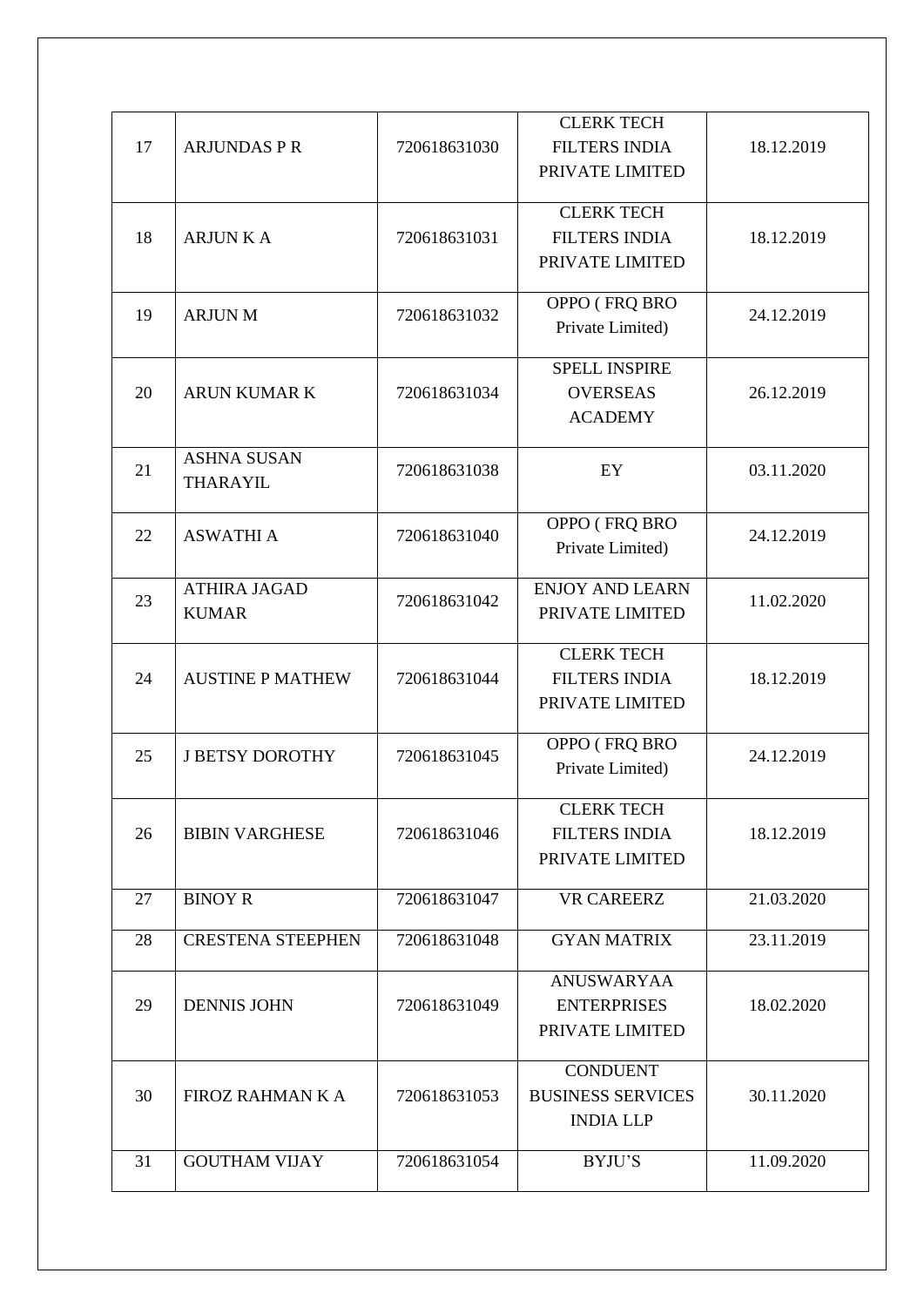| 32 | GYANA.M.A               | 720618631055 | <b>ASCENT HR</b>         | 30.10.2020 |
|----|-------------------------|--------------|--------------------------|------------|
|    |                         |              |                          |            |
|    |                         |              | <b>CLERK TECH</b>        |            |
| 33 | <b>JAMIL CHACKO</b>     | 720618631058 | <b>FILTERS INDIA</b>     | 18.12.2019 |
|    |                         |              | PRIVATE LIMITED          |            |
|    |                         |              |                          |            |
| 34 | <b>JERRY GEORGE</b>     | 720618631059 | <b>ASCENT HR</b>         | 30.10.2020 |
|    |                         |              |                          |            |
| 35 | <b>JILSHA XAVIER</b>    | 720618631060 | <b>GYAN MATRIX</b>       | 23.11.2019 |
| 36 | <b>JISHNU V C</b>       | 720618631061 | <b>ASCENT HR</b>         | 27.08.2020 |
|    |                         |              |                          |            |
| 37 | <b>JOBIN BABU</b>       | 720618631062 | <b>VR CAREERZ</b>        | 31.03.2020 |
|    |                         |              |                          |            |
| 38 | <b>KARISHMA GEORGE</b>  | 720618631063 | <b>GYAN MATRIX</b>       | 23.11.2019 |
|    |                         |              | <b>SPELL INSPIRE</b>     |            |
| 39 | <b>KISHORE J</b>        | 720618631065 | <b>OVERSEAS</b>          | 26.12.2019 |
|    |                         |              |                          |            |
|    |                         |              | <b>ACADEMY</b>           |            |
|    |                         |              | <b>ENJOY AND LEARN</b>   |            |
| 40 | <b>KRISHNA SHAJI</b>    | 720618631066 | PRIVATE LIMITED          | 11.02.2020 |
|    |                         |              |                          |            |
| 41 | <b>MANISHAM</b>         | 720618631068 | <b>GYAN MATRIX</b>       | 23.11.2019 |
|    |                         |              |                          |            |
|    |                         |              | ANUSWARYAA               |            |
| 42 | <b>MEERA.P</b>          | 720618631069 | <b>ENTERPRISES</b>       | 18.02.2020 |
|    |                         |              | PRIVATE LIMITED          |            |
|    |                         |              | ANUSWARYAA               |            |
| 43 | <b>MEGHA SURENDRAN</b>  | 720618631070 | <b>ENTERPRISES</b>       | 18.02.2020 |
|    |                         |              | PRIVATE LIMITED          |            |
|    |                         |              |                          |            |
| 44 | <b>MERIN DEVASSIA</b>   | 720618631071 | <b>GYAN MATRIX</b>       | 23.11.2019 |
|    |                         |              |                          |            |
|    |                         |              | <b>CLERK TECH</b>        |            |
| 45 | <b>MINTO JOSE</b>       | 720618631072 | <b>FILTERS INDIA</b>     | 18.12.2019 |
|    |                         |              | PRIVATE LIMITED          |            |
|    |                         |              | <b>WINGS BRAND</b>       |            |
| 46 | <b>MOHAMMED FASIL P</b> | 720618631074 | <b>ACTIVATION PVT</b>    | 15.11.2019 |
|    | K                       |              | <b>LIMITED</b>           |            |
|    |                         |              |                          |            |
| 47 | MOHAN PRASANTH S        | 720618631075 | <b>PINCLICK</b>          |            |
|    |                         |              |                          |            |
|    |                         |              | <b>CONDUENT</b>          |            |
| 48 | <b>MUHAMED SHAFI S</b>  | 720618631076 | <b>BUSINESS SERVICES</b> | 24.11.2020 |
|    |                         |              | <b>INDIA LLP</b>         |            |
|    |                         |              |                          |            |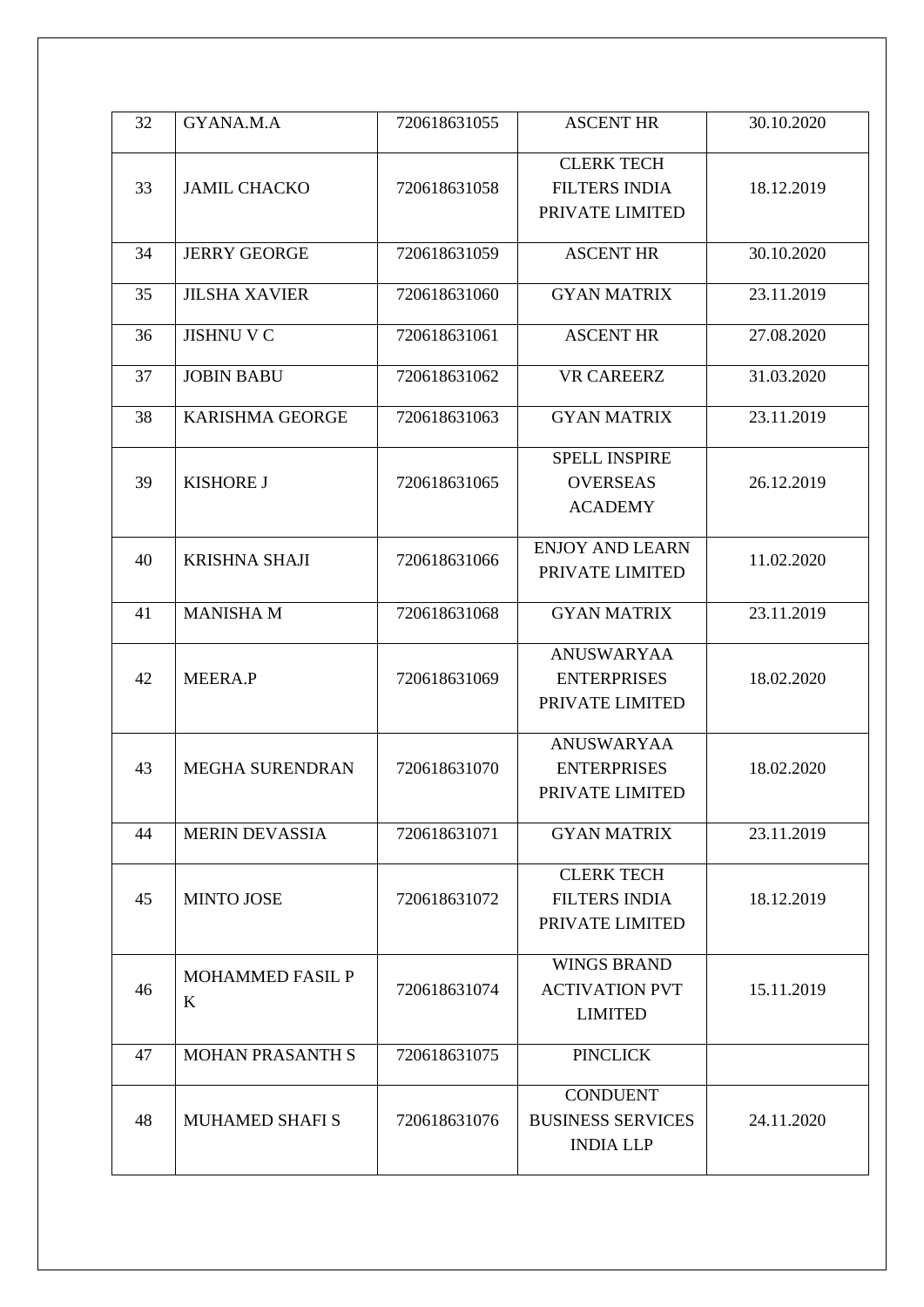| 49 | <b>NIDHIN K SABU</b>                          | 720618631077 | <b>SPINDRAFT</b>                                              | 22.01.2020 |
|----|-----------------------------------------------|--------------|---------------------------------------------------------------|------------|
| 50 | <b>NISHAD A</b>                               | 720618631078 | <b>WINGS BRAND</b><br><b>ACTIVATION PVT</b><br><b>LIMITED</b> | 15.11.2019 |
| 51 | <b>NYGIN THOMAS</b>                           | 720618631080 | <b>SPINDRAFT</b>                                              | 22.01.2020 |
| 52 | PAUL BABY                                     | 720618631081 | <b>JAI NIDHI</b><br><b>AUTOMATION</b>                         | 07.03.2020 |
| 53 | P NIMISHA<br><b>MANOHARAN</b>                 | 720618631082 | <b>ANUSWARYAA</b><br><b>ENTERPRISES</b><br>PRIVATE LIMITED    | 18.02.2020 |
| 54 | PRIYANKA J                                    | 720618631084 | <b>INFOSYS</b>                                                | 12.03.2020 |
| 55 | <b>RAGESH K</b>                               | 720618631085 | <b>JAI NIDHI</b><br><b>AUTOMATION</b>                         | 07.03.2020 |
| 56 | RAHUL.M                                       | 720618631086 | <b>JAI NIDHI</b><br><b>AUTOMATION</b>                         | 07.03.2020 |
| 57 | <b>RANJITH K</b>                              | 720618631088 | <b>SPINDRAFT</b>                                              | 22.01.2020 |
| 58 | <b>RESHMAK</b>                                | 720618631090 | <b>KPMG Global Delivery</b><br><b>Center Private Limited</b>  | 27.10.2020 |
| 59 | <b>RIJINT</b>                                 | 720618631091 | <b>VR CAREERZ</b>                                             | 21.03.2020 |
| 60 | ROJI MATHEW PHILIP                            | 720618631092 | <b>SPINDRAFT</b>                                              | 22.01.2020 |
| 61 | SABARESANT                                    | 720618631094 | <b>PINCLICK</b>                                               |            |
| 62 | <b>SALAHUDEEN. K</b>                          | 720618631095 | <b>ASCENT HR</b>                                              | 30.10.2020 |
| 63 | <b>SANGEETH P S</b>                           | 720618631097 | <b>VR CAREERZ</b>                                             | 21.03.2020 |
| 64 | <b>SEBINT JACOB</b>                           | 720618631098 | <b>ASCENT HR</b>                                              | 30.10.2020 |
| 65 | <b>SHAJAS K</b>                               | 720618631100 | <b>SPINDRAFT</b>                                              | 22.01.2020 |
| 66 | <b>THACHAMKULAM</b><br><b>AMRITHA MOHANAN</b> | 720618631110 | <b>JAI NIDHI</b><br><b>AUTOMATION</b>                         | 07.03.2020 |
| 67 | <b>THILAK T</b>                               | 720618631111 | <b>PINCLICK</b>                                               |            |
| 68 | VIBEESHANAN U                                 | 720618631112 | BYJU'S                                                        | 21.08.2020 |
| 69 | VIGHNESH J                                    | 720618631113 | BYJU'S                                                        | 07.09.2020 |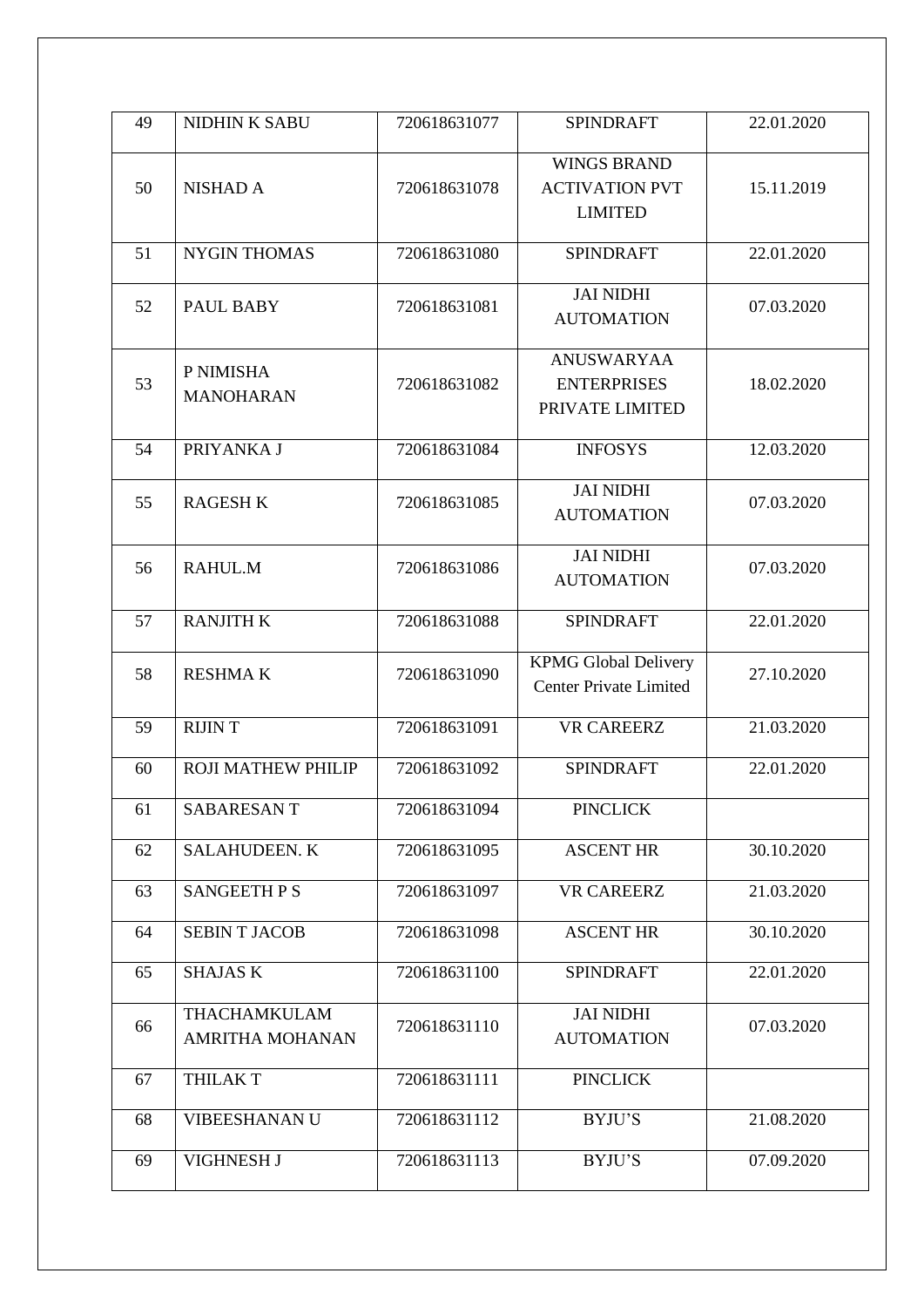| 70 | <b>VIGNESH RAJ B</b>             | 720618631114 | <b>WINGS BRAND</b><br><b>ACTIVATION PVT</b><br><b>LIMITED</b> | 15.11.2019 |
|----|----------------------------------|--------------|---------------------------------------------------------------|------------|
| 71 | <b>VIJAYAPRAKASH</b>             | 720618631115 | <b>WINGS BRAND</b><br><b>ACTIVATION PVT</b><br><b>LIMITED</b> | 15.11.2019 |
| 72 | <b>VINEETH THOMAS</b>            | 720618631116 | <b>JAI NIDHI</b><br><b>AUTOMATION</b>                         | 07.03.2020 |
| 73 | <b>VIPIN DAS S</b>               | 720618631117 | <b>ANUSWARYAA</b><br><b>ENTERPRISES</b><br>PRIVATE LIMITED    | 18.02.2020 |
| 74 | YEDHUKRISHNAN<br>NAMBOOTHIRI P K | 720618631120 | <b>VR CAREERZ</b>                                             | 21.03.2020 |

### **PROGRAM NAME AND ASSESSMENT YEAR: MBA 2018 - 19**

| S.NO.          | <b>NAME OF THE</b><br><b>STUDENT</b><br><b>PLACED</b> | <b>ENROLLMENT</b><br>NO. | <b>NAME OF THE</b><br><b>EMPLOYER</b>                         | <b>APPOINTMENT</b><br><b>LETTER REFERENCE</b><br><b>NO. WITH DATE</b> |
|----------------|-------------------------------------------------------|--------------------------|---------------------------------------------------------------|-----------------------------------------------------------------------|
| 1              | <b>ABHISHEK R</b>                                     | 720617631002             | <b>LANCESOFT</b><br><b>TECHNOLOGIES</b>                       | 19.02.2019                                                            |
| 2              | <b>ADITHYAK</b>                                       | 720617631004             | <b>REVATURE</b><br><b>CONSULTANCY</b><br>PRIVATE LIMITED      | REV/EA275/19/19.01.2019                                               |
| 3              | AJAY D                                                | 720617631006             | <b>CLERK TECH</b><br><b>FILTERS PRIVATE</b><br><b>LIMITED</b> | 26.04.2019                                                            |
| $\overline{4}$ | <b>AJITH JOSEPH</b>                                   | 720617631008             | <b>SPELL INSPIRE</b><br><b>ACADEMY</b>                        | 13.03.2019                                                            |
| 5              | <b>ALOYSIUS P</b><br><b>SHAJAN</b>                    | 720617631013             | <b>VASAN EYE CARE</b><br><b>HOSPITAL</b>                      | 22.01.2019                                                            |
| 6              | <b>ALTHAF ASRIN K</b>                                 | 720617631014             | <b>NAME CHEAP</b>                                             | 24.02.2019                                                            |
| $\tau$         | <b>AMAL RAJ K R</b>                                   | 720617631016             | <b>ICICI PRUDENTIAL</b>                                       | 29.03.2019                                                            |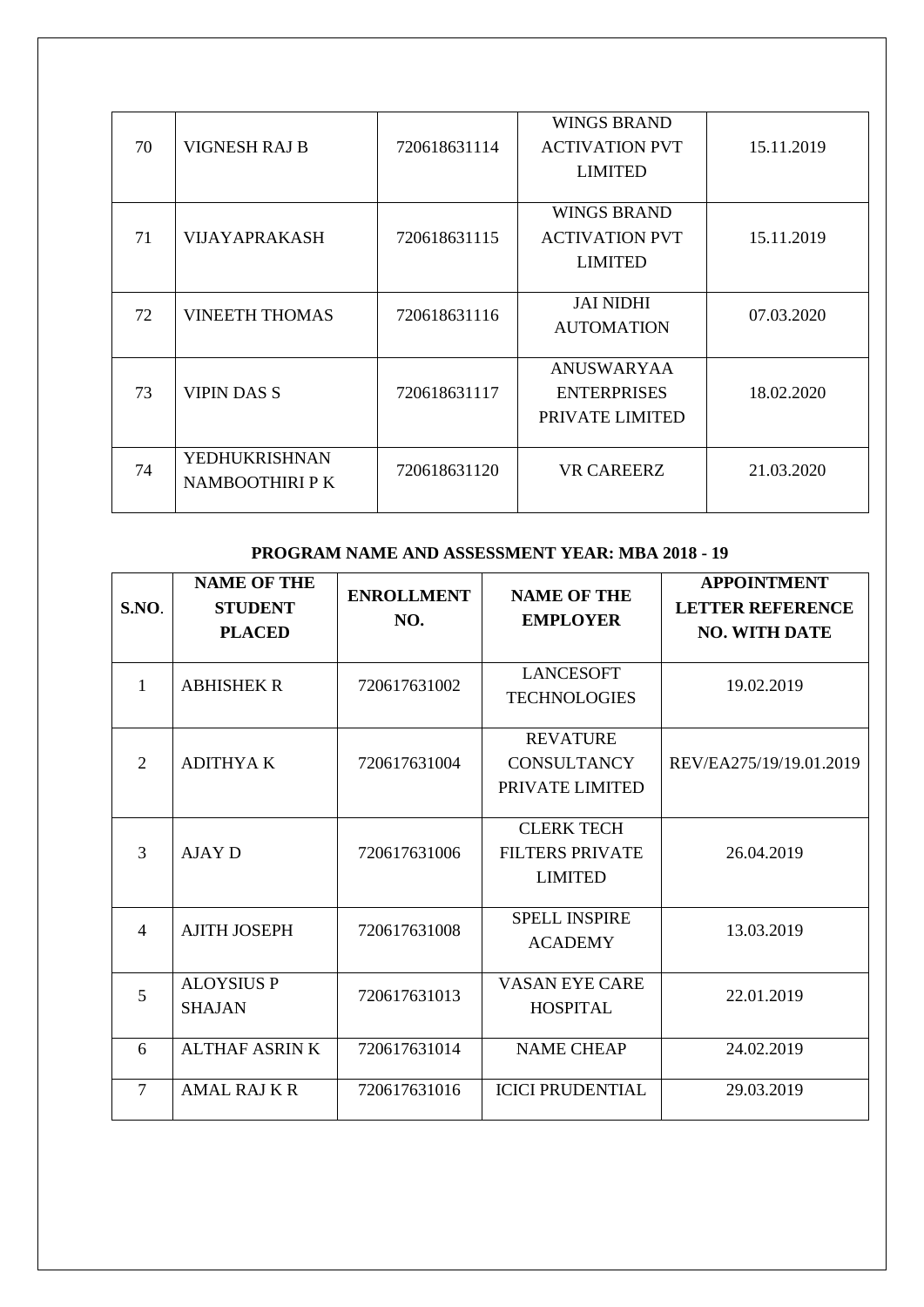| 8  | <b>AMRUTHA N</b>       | 720617631017 | <b>FIDELITY</b><br><b>NATIONAL INDIA</b><br><b>PVT LTD</b>                       | 25.03.2019        |
|----|------------------------|--------------|----------------------------------------------------------------------------------|-------------------|
| 9  | <b>ANOOP A</b>         | 720617631021 | <b>KARVY STOCK</b><br><b>BROKING LIMITED</b>                                     | 222655/29.12.2018 |
| 10 | <b>ANSU HANNA BIJI</b> | 720617631022 | <b>ENTERPRISE IT</b><br><b>SOLUTIONS</b>                                         | 22.12.2018        |
| 11 | <b>ARATHIP</b>         | 720617631026 | <b>KARVY STOCK</b><br><b>BROKING LIMITED</b>                                     | 222668/29.12.2019 |
| 12 | <b>ARJUNK</b>          | 720617631028 | <b>LANCE SOFT</b><br><b>TECHNOLOGIES</b>                                         | 19.02.2019        |
| 13 | <b>ARJUN R</b>         | 720617631029 | <b>CLERK TECH</b><br><b>FILTERS PRIVATE</b><br><b>LIMITED</b>                    | 26.04.2019        |
| 14 | <b>ARUNKR</b>          | 720617631031 | <b>ERNST AND YOUNG</b>                                                           | 05.03.2019        |
| 15 | <b>ARUN RAJ A M</b>    | 720617631032 | <b>JARO EDUCATION</b>                                                            | 21.12.2018        |
| 16 | <b>ARYAKN</b>          | 720617631033 | <b>CLUSTER</b><br><b>INSTITUTION OF</b><br><b>MEDIA AND</b><br><b>TECHNOLOGY</b> | 10.04.2019        |
| 17 | <b>ARYA RAJEEV K</b>   | 720617631034 | <b>LANCESOFT</b><br><b>TECHNOLOGIES</b>                                          | 19.02.2019        |
| 18 | <b>ASHIDA K</b>        | 720617631036 | <b>FIDELITY</b><br><b>NATIONAL</b><br>FINANCIAL INDIA<br><b>PVT LTD</b>          | 25.03.2019        |
| 19 | <b>ASHIN SANTHOSH</b>  | 720617631037 | <b>WIPRO ENTERPRISE</b>                                                          | 12.02.2019        |
| 20 | A T DINESH BABU        | 720617631039 | <b>VASAN EYE CARE</b><br><b>HOSPITAL</b>                                         | 22.01.2019        |
| 21 | <b>ATHIRAPC</b>        | 720617631040 | <b>FIDELITY</b><br><b>NATIONAL</b><br><b>FINANCIAL INDIA</b><br><b>PVT LTD</b>   | 25.03.2019        |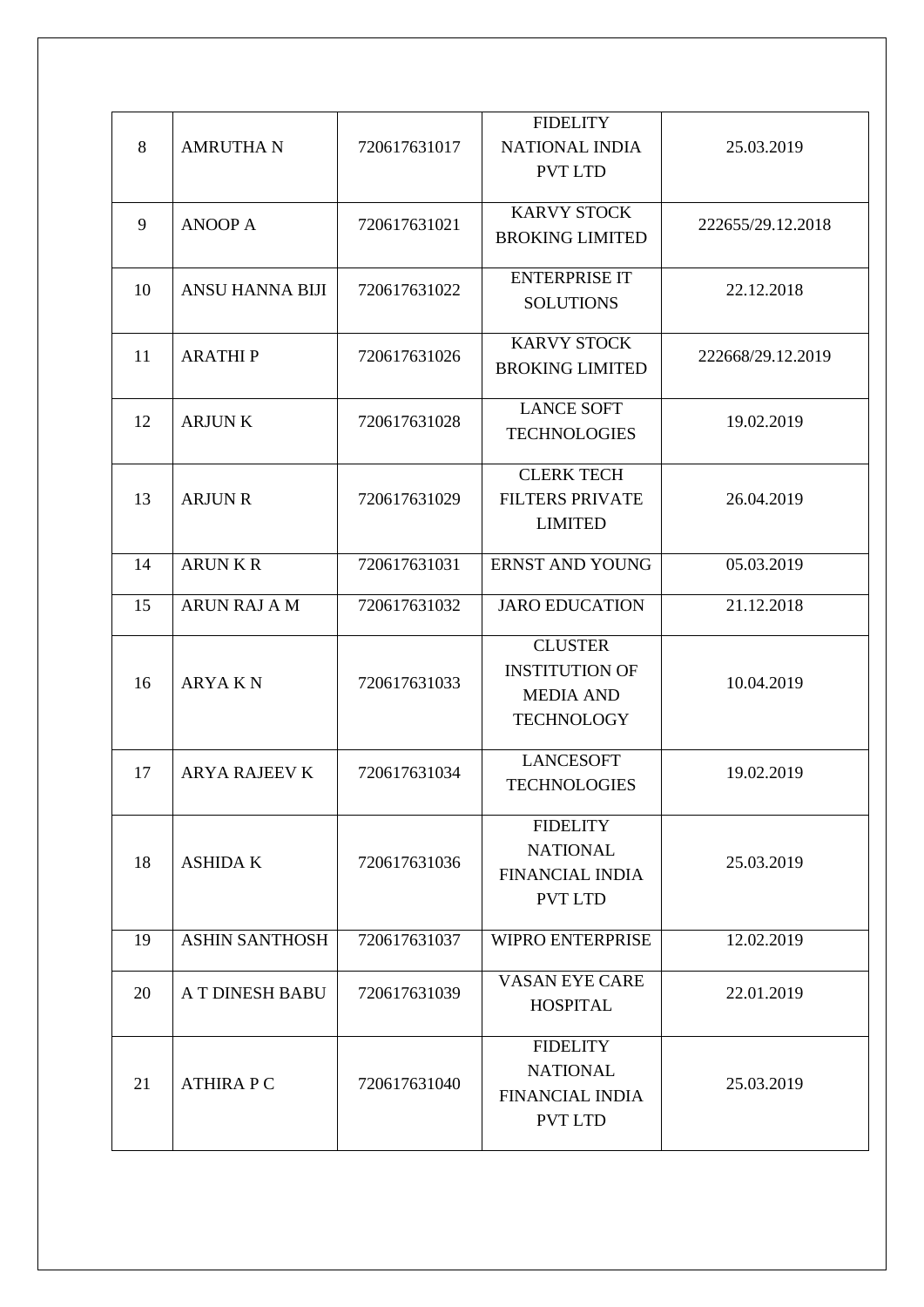| 22 | <b>AYSHA FITHA</b>                     | 720617631041 | <b>LANCESOFT</b><br><b>TECHNOLOGIES</b>                                        | 19.02.2019        |
|----|----------------------------------------|--------------|--------------------------------------------------------------------------------|-------------------|
| 23 | B<br><b>AFEEFURAHMAN</b>               | 720617631043 | <b>ITC LIMITED</b>                                                             | 12.04.2019        |
| 24 | <b>BAWTHRA R</b>                       | 720617631044 | <b>ENTERPRISE IT</b><br><b>SOLUTIONS</b>                                       | 22.12.2018        |
| 25 | <b>BHUVANESWARI</b><br>G               | 720617631045 | <b>LANCESOFT</b><br><b>TECHNOLOGIES</b>                                        | 19.02.2019        |
| 26 | <b>CHAITHANYA</b><br><b>RAVEENDRAN</b> | 720617631046 | <b>LANCESOFT</b><br><b>TECHNOLOGIES</b>                                        | 19.02.2019        |
| 27 | <b>DILNAKK</b>                         | 720617631049 | <b>FIDELITY</b><br><b>NATIONAL</b><br><b>FINANCIAL INDIA</b><br><b>PVT LTD</b> | 28.03.2019        |
| 28 | <b>DRISYAM</b>                         | 720617631050 | <b>KARVY STOCK</b><br><b>BROKING LIMITED</b>                                   | 222638/29.12.2019 |
| 29 | <b>EASWARAN R</b>                      | 720617631051 | <b>NEW AGE SYS</b><br><b>SOLUTIONS PVT</b><br><b>LTD</b>                       | 21.12.2018        |
| 30 | <b>HARIL K</b>                         | 720617631055 | <b>ERNST AND YOUNG</b>                                                         | 05.03.2019        |
| 31 | <b>IRFANA</b><br><b>FARHATH</b>        | 720617631056 | <b>LANCESOFT</b><br><b>TECHNOLOGIES</b>                                        | 19.02.2019        |
| 32 | <b>JITHIN ANTONY T</b>                 | 720617631061 | <b>NAME CHEAP</b>                                                              | 24.02.2019        |
| 33 | <b>JITHIN GEORGE</b>                   | 720617631062 | <b>ICICI PRUDENTIAL</b>                                                        | 29.03.2019        |
| 34 | <b>KAJAY</b>                           | 720617631064 | <b>KARVY STOCK</b><br><b>BROKING</b><br>LIMITED19.02.2019                      | 222662/29.12.2018 |
| 35 | KARTHIKA.P.K                           | 720617631066 | <b>ENTERPRISE IT</b><br><b>SOLUTIONS</b>                                       | 22.12.2018        |
| 36 | <b>KIRANU</b>                          | 720617631067 | <b>LANCESOFT</b><br><b>TECHNOLOGIES</b>                                        | 19.02.2019        |
| 37 | <b>KISHOREKUMAR</b><br>S               | 720617631068 | <b>NIPPON PAINTS</b>                                                           | 22.12.2018        |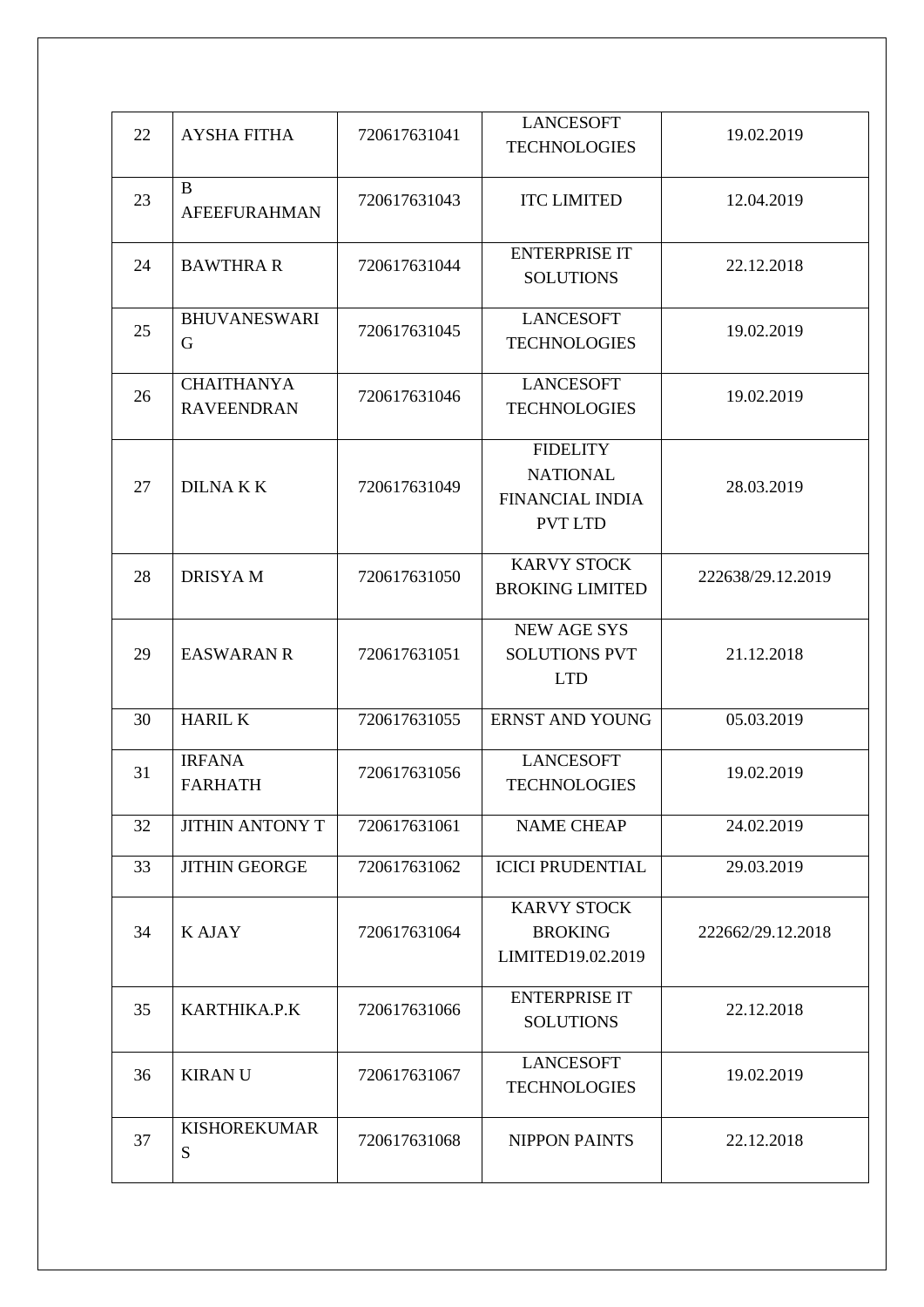| 38 | <b>KRISHNAPRASAD</b><br>$\mathbf C$  | 720617631069 | <b>ICICI PRUDENTIAL</b>                                                         | 29.03.2019           |
|----|--------------------------------------|--------------|---------------------------------------------------------------------------------|----------------------|
| 39 | <b>LALVIJAY R</b>                    | 720617631070 | <b>LANCESOFT</b><br><b>TECHNOLOGIES</b>                                         | 19.02.2019           |
| 40 | <b>LYDIA</b><br><b>ELIZABETH M B</b> | 720617631072 | <b>REVATURE</b><br><b>CONSULTANCY</b><br>PRIVATE LIMITED                        | REV/EA276/19.01.2019 |
| 41 | <b>MANEESHAKJ</b>                    | 720617631073 | <b>ENTERPRISE IT</b><br><b>SOLUTIONS</b>                                        | 22.12.2018           |
| 42 | <b>MANUKUMAR.J</b>                   | 720617631075 | <b>BRITANNIA</b><br><b>INDUSTRIES</b><br><b>LIMITED</b>                         | 08.04.2019           |
| 43 | <b>MARY ANTO</b>                     | 720617631076 | <b>ENTERPRISE IT</b><br><b>SOLUTIONS</b>                                        | 22.12.2018           |
| 44 | <b>MITHILA</b><br><b>KRISHNAN</b>    | 720617631078 | <b>LANCESOFT</b><br><b>TECHNOLOGIES</b>                                         | 19.02.2019           |
| 45 | <b>MOHAMMED</b><br><b>USAMATH K</b>  | 720617631080 | <b>FIDELITY</b><br><b>NATIONAL</b><br><b>FINANCIAL INDIA</b><br>PRIVATE LIMITED | 07.04.2019           |
| 46 | <b>MUHAMMED</b><br><b>SHAFIC</b>     | 720617631084 | <b>ICICI PRUDENTIAL</b>                                                         | 29.03.2019           |
| 47 | <b>MUSHFER</b><br><b>SALMAN MK</b>   | 720617631085 | <b>FIDELITY</b><br><b>NATIONAL</b><br><b>FINANCIAL INDIA</b><br>PRIVATE LIMITED | 07.04.2019           |
| 48 | <b>NANDU</b><br><b>SUDARSAN</b>      | 720617631086 | <b>NAME CHEAP</b>                                                               | 24.02.2019           |
| 49 | <b>NAVYAK</b><br><b>FRANCIS</b>      | 720617631087 | <b>FIDELITY</b><br><b>NATIONAL</b><br><b>FINANCIAL INDIA</b><br>PRIVATE LIMITED | 07.04.2019           |
| 50 | NIKHIL RAJ K                         | 720617631089 | <b>LANCESOFT</b><br><b>TECHNOLOGIES</b>                                         | 19.02.2019           |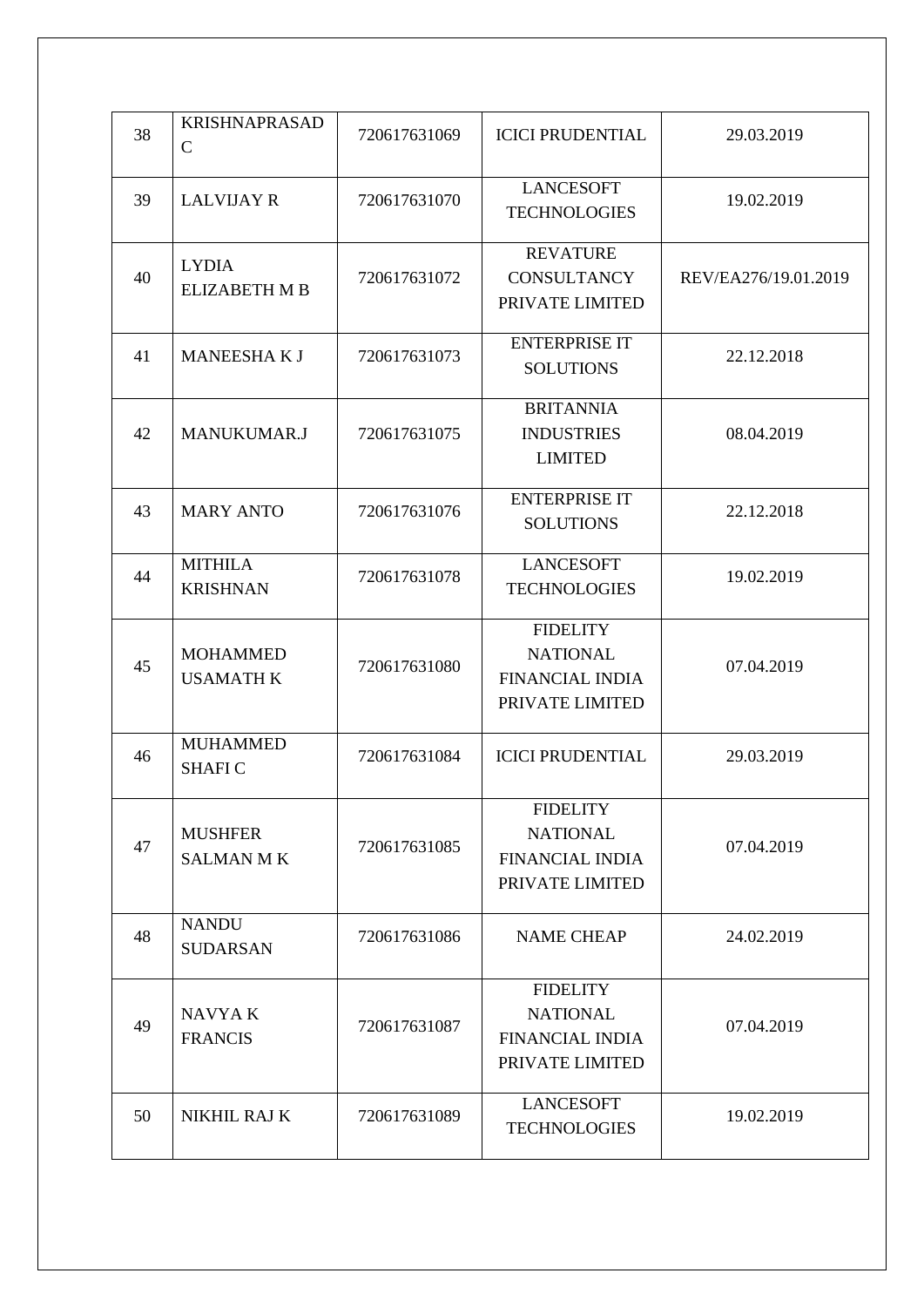| 51 | NITHYA SREE .P                       | 720617631093 | <b>NAME CHEAP</b>                                                                | 24.02.2019 |
|----|--------------------------------------|--------------|----------------------------------------------------------------------------------|------------|
| 52 | PRANAVE                              | 720617631094 | <b>CLERK TECH</b><br><b>FILTERS PVT</b><br><b>LIMITED</b>                        | 26.04.2019 |
| 53 | <b>REJIN A WILSON</b>                | 720617631095 | <b>EURO EXIM</b>                                                                 | 03.05.2019 |
| 54 | RIYAMOL ALIAS                        | 720617631097 | <b>ENTERPRISE IT</b><br><b>SOLUTIONS</b>                                         | 22.12.2018 |
| 55 | <b>SAGAR S RAVI</b>                  | 720617631098 | <b>EURO EXIM</b>                                                                 | 03.05.2019 |
| 56 | <b>SARANYAPB</b>                     | 720617631100 | <b>VR CAREERZ</b>                                                                | 14.03.2019 |
| 57 | <b>SAUMYAR</b>                       | 720617631101 | <b>LANCESOFT</b><br><b>TECHNOLOGIES</b>                                          | 19.02.2019 |
| 58 | <b>SAYANA S</b>                      | 720617631102 | <b>VR CAREERZ</b>                                                                | 14.03.2019 |
| 59 | <b>SURESH.S</b>                      | 720617631106 | <b>VASAN EYE CARE</b><br><b>HOSPITAL</b>                                         | 22.01.2019 |
| 60 | <b>SREENA ASMI M</b><br>$\mathsf{C}$ | 720617631107 | <b>FIDELITY</b><br><b>NATIONAL</b><br><b>FINANCIAL INDIA</b><br>PRIVATE LIMITED  | 28.03.2019 |
| 61 | <b>SRUTHI MOHAN K</b>                | 720617631109 | <b>LANCESOFT</b><br><b>TECHNOLOGIES</b>                                          | 19.02.2019 |
| 62 | <b>SRUTHY MOHAN</b>                  | 720617631110 | <b>LANCESOFT</b><br><b>TECHNOLOGIES</b>                                          | 19.02.2019 |
| 63 | <b>SUJITHRAJ S</b>                   | 720617631111 | <b>CLERK TECH</b><br><b>FILTERS PRIVATE</b><br><b>LIMITED</b>                    | 26.04.2019 |
| 64 | <b>TINIMOL R</b>                     | 720617631113 | <b>CLUSTER</b><br><b>INSTITUTION OF</b><br><b>MEDIA AND</b><br><b>TECHNOLOGY</b> | 10.04.2019 |
| 65 | <b>TWINSON</b><br><b>GEORGE N M</b>  | 720617631114 | PHOTON INFOTECH<br>PRIVATE LIMITED                                               | 28.11.2018 |
| 66 | <b>VAISHNAVI</b><br><b>KANNAN K</b>  | 720617631115 | <b>VR CAREERZ</b>                                                                | 14.03.2019 |